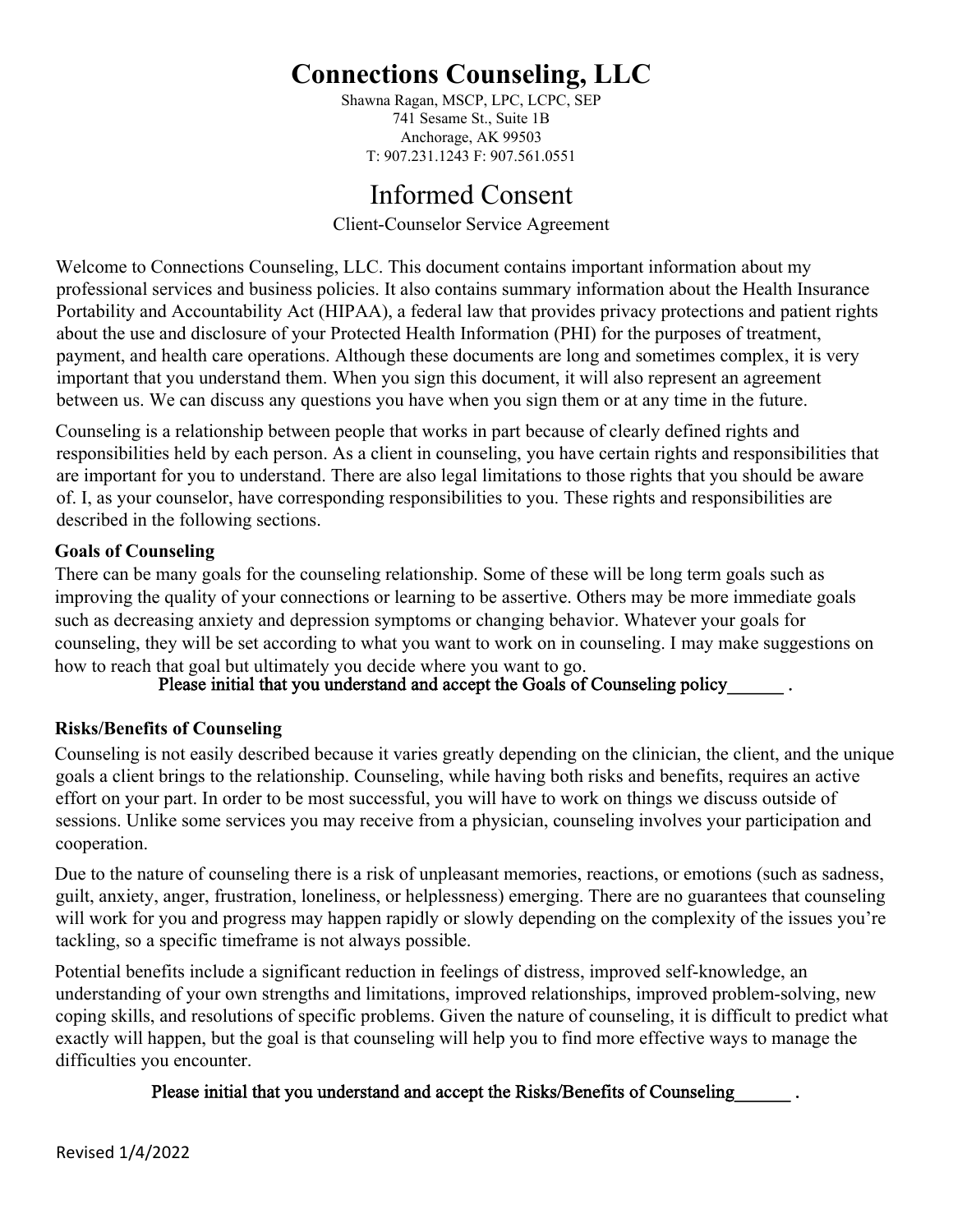#### **Appointments**

Appointments will ordinarily be 55 minutes in duration, once per week at a time we agree on, although sessions may be scheduled more or less frequently as needed. The time scheduled for your appointment is assigned to you and you alone. If you need to cancel or reschedule a session, I ask that you provide me with 24 hours' notice. If you miss a session without canceling, or cancel with less than 24 hour notice, you may be required to pay the Late Cancellation Fee (\$75). It is important to note that insurance companies do not provide reimbursement for cancelled sessions; thus, you will be responsible the cancelation fee.

### Please initial that you understand and accept the Appointments policy .

### **Email**

You have the right to choose the methods of communication you are comfortable with. If you consent to email communication, you may email me if you need to cancel or reschedule an appointment or for administrative services. I may also use your email address to send valuable therapeutic information such as tips for depression or relaxation techniques that we discuss in sessions. Due to lack of HIPPA compliance at this time I will not be able to discuss your therapeutic issues via email. If you would like to receive any correspondence through

#### email, please **print** your email address

If you would like to **opt out** of email correspondence, please initial here . Please initial that you understand and accept the Email policy .

### **Teletherapy**

I provide teletherapy via a HIPPA approved platform (VSee) for established clients on an as needed basis. Typically, in-person sessions are preferred as they are more interactive and productive. When using teletherapy I am not able to control who may be able to hear or see you from your location during our session. I will take the same precautions on my end as I do for in-person sessions. VSee has video conference ability as well as a messaging platform that allows us to communicate confidentially as well as send documents, pictures, and other therapeutic information securely. While we may not use the video conferencing function, many clients find it useful to send thoughts or topics they want to address in session using the message function. I will send you an invitation to join VSee via email.

### Please initial that you understand and accept the Teletherapy policy .

### **Confidentiality**

I will make every effort to keep your personal information private. If you wish to have information released, you will be required to sign a consent form before I will release any information and you have the right to revoke that release at any time. However, there are some limitations to confidentiality of which you need to be aware.

### **Emergencies**

If you are involved in a life-threatening emergency while in my office and I cannot ask your permission, I will share information I believe is pertinent to the specific emergency to obtain necessary medical care for you. If we are doing teletherapy sessions and you appear to be in medical distress and cannot respond, I will make every effort to contact emergency services in your area as well as your emergency contact. If I believe you are in danger of hurting yourself or someone else and will not respond to my communications, I will contact emergency services and your emergency contact within a reasonable timeframe.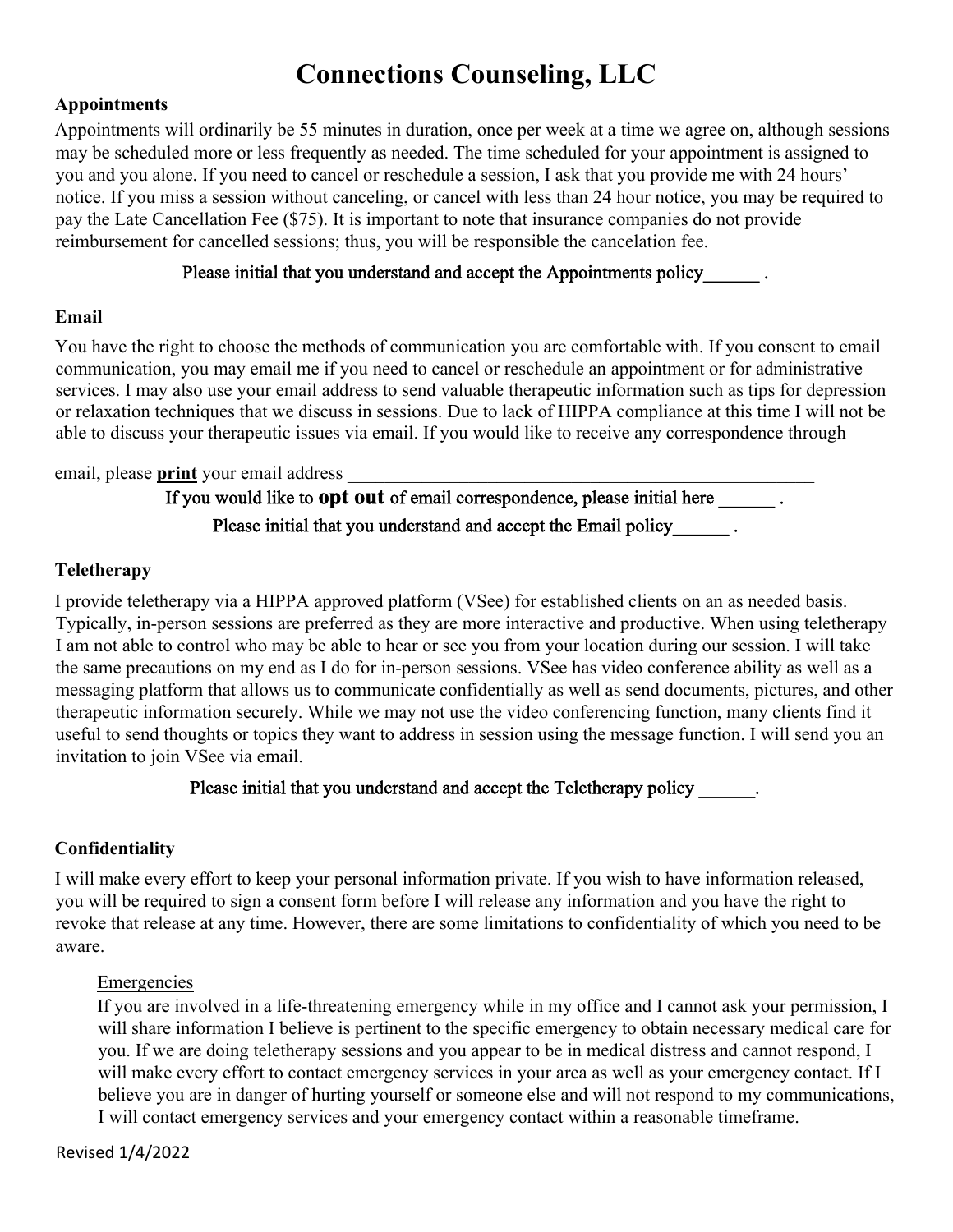### Court Proceedings

If you are involved in a court preceding and a request is made for information about your diagnosis and treatment and the records thereof, such information is privileged under state law, and I will not release information unless you provide written authorization or a judge issues a court order. If I receive a subpoena for records or testimony, I will notify you so that you (or your attorney) can file a motion to quash (block) the subpoena. I am more than happy to provide the reasons why I think your records should be protected from disclosure. *Please note that I do not provide forensic evaluations or testify in court proceedings.* 

## Protecting Others from Harm

If I have reason to suspect that a child or vulnerable adult is being abused, neglected or exploited, I am required by law to immediately make a report and provide relevant information to the appropriate state agency (i.e. Office of Children's Services). If I have reason to believe you are threatening serious bodily harm to another person, I am required by law to take protective actions, which may include notifying the potential victim, notifying the police, or seeking appropriate acute care for you.

## Protecting You from Self-Harm

If you threaten to harm or to kill yourself, I am required to make all necessary arrangements to protect your safety—a process that may include seeking hospitalization of you or contacting your emergency contact and/or family members or others who can help ensure your safety.

### Consultation

At times I may find it necessary to consult with other professional counselors to provide you with the best possible care. When consulting with other professionals I do not share any information that may reveal your identity and only share information that is necessary for the purpose of the consultation (i.e. techniques that we've tried or complex issues). The professionals I consult with are also required to maintain confidentiality.

## Coordination of Treatment Among Professionals

When it is helpful for other professionals (such as your physician or psychiatrist) to gain access to all or parts of your treatment records, data can be released from your file if you provide *written* permission (in the form of a Release of Information Form).

## Please initial that you understand and accept the Confidentiality policy .

## **Contact & Emergencies**

I am often not immediately available by telephone. I do not answer my phone when I am with clients, driving, in a location where your confidentiality may be compromised, or otherwise unavailable. At these times, you may leave a message on my confidential voice mail and your call will be returned as soon as possible, but it may take a day or two for non-urgent matters. You may choose to send me a VSee message or email instead. If you feel you cannot wait for a return call and need to speak with someone immediately call the 24-hour Crisis Hotline at 563-3200. If it is an emergency situation, go to your local hospital or call 911.

## Please initial that you understand and accept the Contact & Emergencies policy .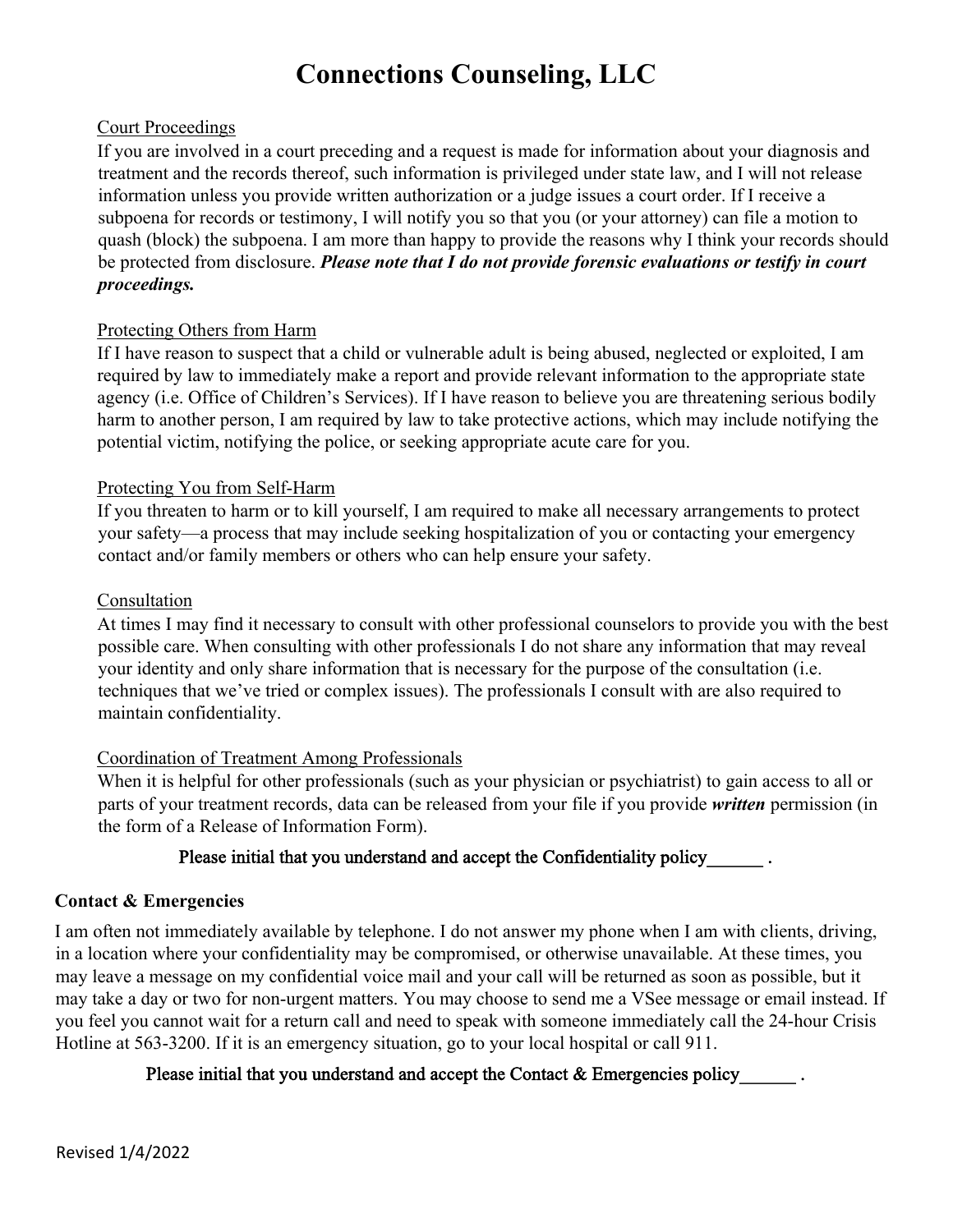## **Record Keeping**

I keep records of your counseling sessions and treatment goals in secure files. These records ensure there is a direction to your sessions and for continuity in service. They will not be shared except with respect to the limits to confidentiality discussed in the Confidentiality section. Should you wish to have your records released, you are required to sign a release of information which specifies what information is to be released and to whom. Records will be kept for at least 7 years following the end of services or, for minors, 7 years past their 18<sup>th</sup> birthday. Records will be kept either electronically on an external hard drive or in a paper file and will be stored in a secure location.

### Please initial that you understand and accept the Record Keeping policy .

## **Fee Schedule**

Regular session fees are \$225 for a 55 minute session and \$500 for a Psychosocial Assessment that will typically take 90 minutes. If you choose to bill your own insurance I will provide a receipt for each payment which can be submitted to your insurance company for reimbursement. Depending on your insurance company, I may be able to bill insurance directly, in which case you will only be responsible for the portion your insurance does not cover. Other professional services you might request (such as telephone conversations that last longer than 10 minutes, meetings or consultations with other professionals, or preparing documents for court) also have a fee of \$200/hr. Insurance often will not reimburse for these services. You will be expected to pay for each session or other service at the time it is given, unless other arrangements are made ahead of time.

If you anticipate becoming involved in a court case, I recommend that we discuss this fully before you waive your right to confidentiality. If your case requires me to provide summaries, you will be expected to pay for the professional time required at the rate of \$200/hr which insurance will not reimburse. If you require an expert evaluation for your court case (i.e. custody cases) please seek out someone who specializes in this area and is willing to testify in court as this is not my area of expertise.

Please initial that you understand and accept the Fee Schedule policy\_\_\_\_\_\_\_.

## **Duration of Services**

Due to the inherent nature of therapy, it is difficult to predict how long it will take to resolve the issues and achieve the goals you have identified or may be identified during treatment. However, you have the right to terminate services at any time. Before ending services, whether planned or not, I do recommend at least one session to discuss your progress, provide recommendations if needed, and address any concerns you may have.

### Please initial that you understand and accept the Duration of Services policy\_\_\_\_\_\_\_.

### **Account Balances**

Payment for services is expected at the time of your session. If you have insurance you are responsible for the portion that insurance does not pay. Payment of the co-pay/co-insurance amount is due at the time services are rendered. You may pay in the office with cash, check, or credit card. I am happy to set up an auto-pay or invoicing feature using Square or you can schedule regular payments to be made through your bank's bill pay service. I may use an outside biller that will send you invoices by mail. Unless we have made other arrangements, the balance is due upon receipt of the statement. Any balance that is 90 or more days past due will be charged 5% of the balance on a monthly basis and appointments will be cancelled until either the balance is paid or a written payment arrangement is in place.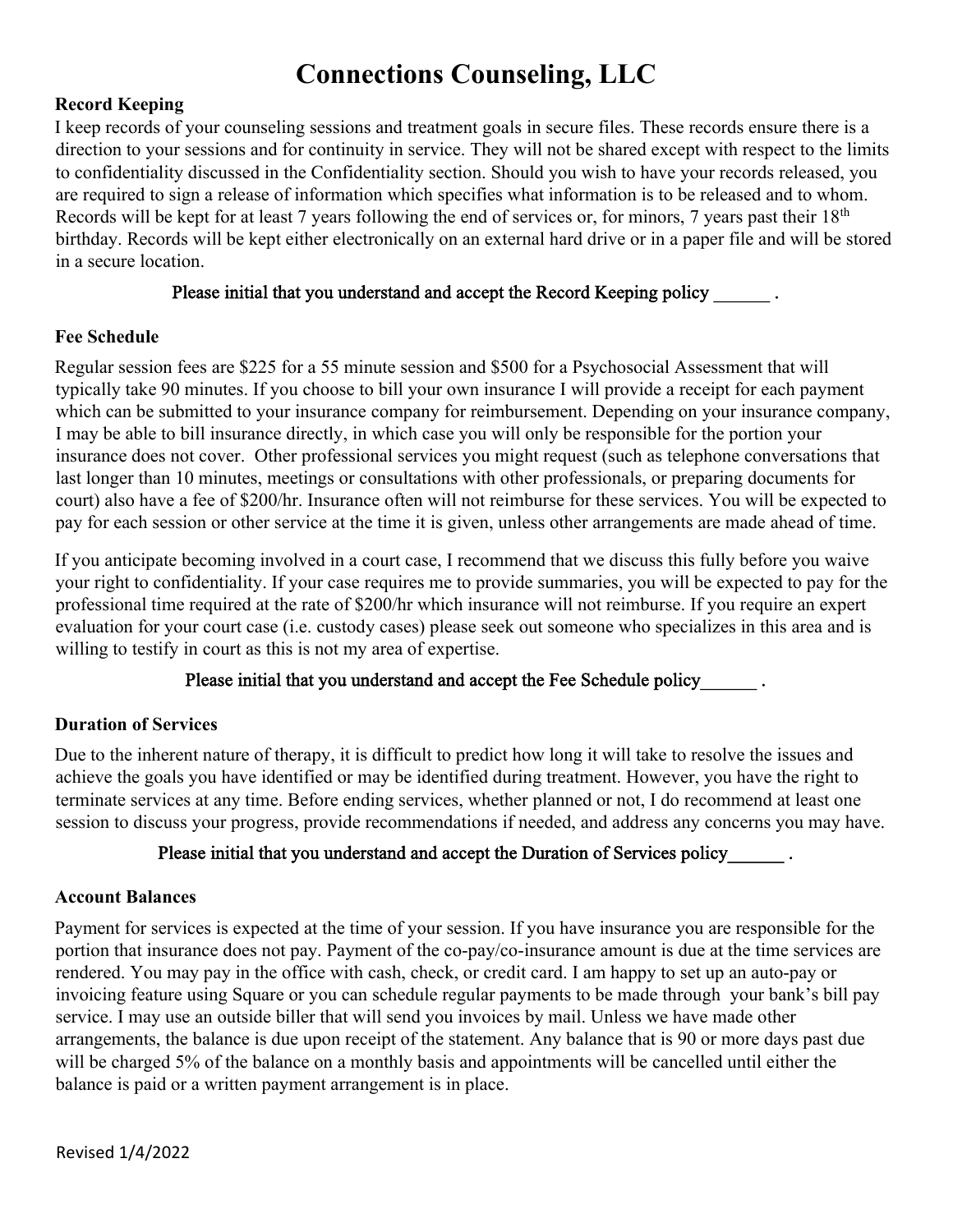In cases in which an outstanding balance accrues, I will discuss the balance with you. In unusual financial hardship, we can negotiate a installment payment plan or fee adjustment. I may engage an outside collection service, if accounts become unreasonably delinquent and an alternative payment arrangement has not been made. If a collection agency is used, a delinquent account fee (30% of the outstanding balance) will be added. Please do not hesitate to ask questions about payment or other policies. Fees are subject to change at counselor's discretion.

#### Please initial that you understand and accept the Account Balances policy .

#### **Insurance**

If you have a health insurance policy, it will usually provide some coverage for mental health treatment. With your permission, I will assist you in filing claims and ascertaining information about your coverage, but you are responsible for knowing your coverage and for letting me know if/when your coverage changes.

You should also be aware that most insurance companies require you to authorize me to provide them with a clinical diagnosis. Sometimes additional clinical information will be requested to verify the necessity of treatment to determine their coverage of your claims. Be aware, any information released will become part of your file with the insurance company and is beyond my control for redisclosure. If additional information is requested, I will notify you of what is being requested and together we will decide the best course for you. By signing this Agreement, you agree that I can provide requested information to your carrier if you plan to pay with insurance.

In addition, if you plan to use your insurance, authorization from the insurance company may be required before they will cover counseling fees. If you did not obtain authorization and it is required, you may be responsible for full payment of the fee. Many policies leave a percentage of the fee to be covered by the patient. In addition, some insurance companies also have a deductible, which is an out-of-pocket amount that must be paid by the patient before the insurance companies are willing to begin paying any amount for services.

If requested, I will supply you with a receipt of payment for services (Superbill), which you can submit to your insurance company for reimbursement. Please note that not all insurance companies reimburse for out-ofnetwork providers. If you prefer to use a participating provider, I will do what I can to provide referrals who are in-network.

### Please initial that you understand and accept the Insurance policy \_\_\_\_\_\_\_.